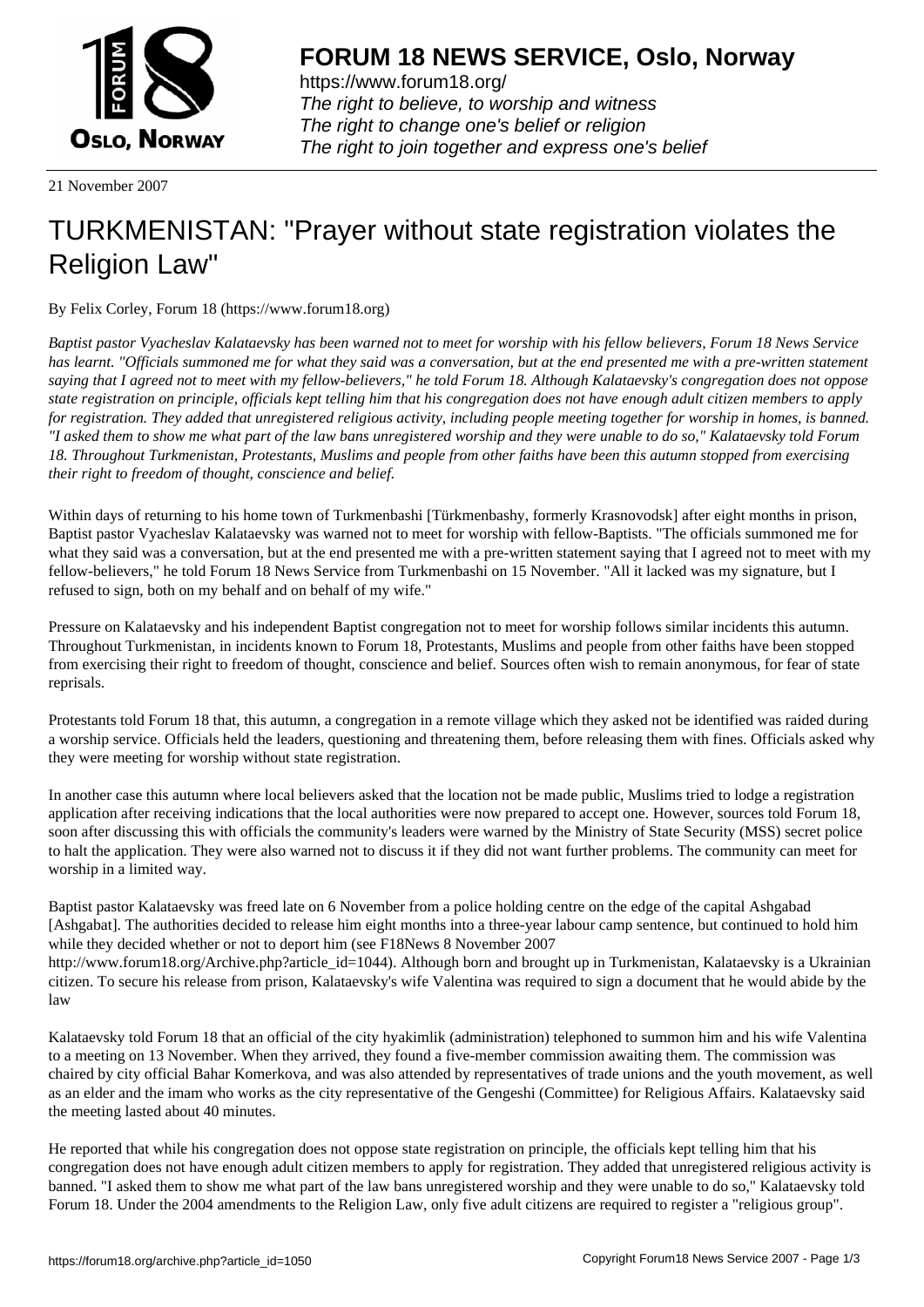"At the end of the meeting, the imam told me that if I continued my religious activity he could promise me an unpleasant fate," Kalataevsky told Forum 18. "It was a sort of threat. When I asked if he was trying to intimidate me, he insisted he was not. But he explained that gathering people to pray without state registration violates the Religion Law."

Forum 18 was unable to find out from officials at the hyakimlik why they threatened Kalataevsky if he meets for worship with his fellow-Baptists. City official Komerkova's telephone went unanswered on 20 and 21 November.

Forum 18 reached one of the hyakimlik's religious affairs officials, Guzel Orazurbieva, who denied that there are any Protestant churches in Turkmenbashi. Asked what communities exist, she said a Sunni mosque, an Azerbaijani Shia mosque and a Russian Orthodox church. Asked about other communities – such as Protestant Christians, Jehovah's Witnesses, Baha'is and Hare Krishna devotees – she responded: "We have only the Russian Orthodox church." Asked about why Baptist pastor Kalataevsky was summoned and threatened not to meet with his fellow-believers for worship she responded: "I'm not informed about that". She then put the phone down.

Despite Orazurbieva's claims that only three religious communities function in Turkmenbashi, which has a population of 50,000 people, other religious communities are known to exist.

Orazurbieva failed to mention that the Shia mosque for the city's ethnic Azeri population has not yet been able to gain state registration. In the past the mosque faced severe restrictions. The previous imam – an Azerbaijani citizen – was forced to leave Turkmenistan in about 2005 as the authorities would not allow him to remain. He had lived in Turkmenbashi for more than ten years. Since then the community has not had a trained imam.

In some earlier years the MSS secret police would ban Shia Muslims from gathering in the mosque on Ashura, a key Shia commemoration. In December 2003, the secret police broke up a commemoration at the mosque for the deceased President of Azerbaijan, Heydar Aliyev (see F18News 21 January 2004 http://www.forum18.org/Archive.php?article\_id=234).

One community in the city which has been unable to revive its activity is the Armenian Apostolic church. Its 100-year-old church was ordered to be destroyed in February 2005 (see F18News 23 May 2006 http://www.forum18.org/Archive.php?article\_id=786). However, sources told Forum 18 that when workmen were destroying the church a mysterious flood of water sprung up from below the half-demolished building. So workers sealed what they had not destroyed while reporting to the authorities that they had completed the task. The Armenian Church has not been able to revive its activity in Turkmenistan, despite a long-standing Armenian community in the country.

In July 2005 a privately-owned Sunni mosque in Turkmenbashi was also destroyed (see F18News 23 May 2006 http://www.forum18.org/Archive.php?article\_id=786).

Nurmukhamed Gurbanov, Deputy Chair of the government's Gengeshi (Committee) for Religious Affairs in Ashgabad, brushed off all suggestions that religious communities – including the one led by Kalataevsky – are restricted. Asked what progress there has been for communities seeking state registration, he responded: "We're studying this." He could name only two religious communities which have been able to gain legal status in 2007, a mosque in Ahal Region – the region that surrounds Ashgabad – and the Protestant Word of Life congregation in the north-eastern town of Turkmenabad (formerly Charjew). Gurbanov refused to answer any more questions and put the phone down.

Other religious communities which have applied for state registration have not been registered. One community which met at the Gengeshi with Gurbanov's predecessor, Murad Karriyev, told Forum 18 that he had described the decision to allow nine religious minority communities to register in 2004 as a "mistake". The decision – the first time any non-Muslim or non-Russian Orthodox communities had been able to gain legal status since 1997 – came amid intense international pressure on then Turkmen president Saparmurat Niyazov to ease the harsh restrictions on religious activity.

Despite some easing of restrictions before President Niyazov died, since Gurbanguly Berdymukhamedov became President, state officials have increased pressures with threats, intermittent raids and fines, travel bans on prominent religious activists, denial of legal status and censorship of all religious literature. At the time of Niyazov's death, some noted that officials have a vested interest in repression continuing (see F18News 21 December 2006 http://www.forum18.org/Archive.php?article\_id=894). As the threats to Kalataevsky in Turkmenbashi show, state officials, along with some local imams, still harass religious believers and communities (see eg. F18News 25 May 2007 http://www.forum18.org/Archive.php?article\_id=963). (END)

For a personal commentary by a Protestant within Turkmenistan, on the fiction - despite government claims - of religious freedom in the country, and how religious communities and the international community should respond to this, see http://www.forum18.org/Archive.php?article\_id=728.

For more background, see Forum 18's Turkmenistan religious freedom survey at http://www.forum18.org/Archive.php?article\_id=672.